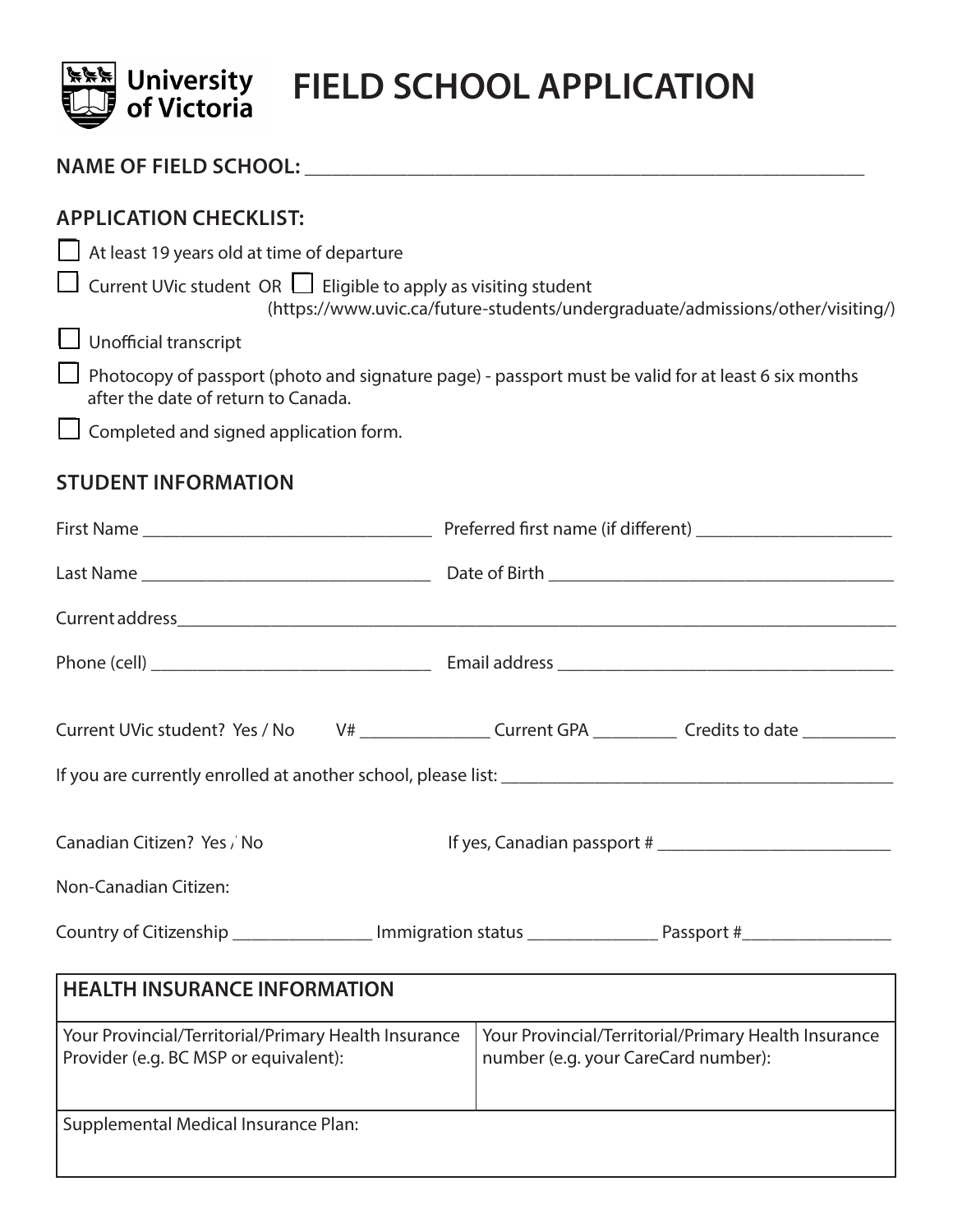| <b>EMERGENCY CONTACT INFORMATION</b>           |                   |                     |         |  |  |
|------------------------------------------------|-------------------|---------------------|---------|--|--|
| <b>Last Name</b>                               | <b>First Name</b> | Relationship to you |         |  |  |
| <b>Address</b>                                 |                   |                     |         |  |  |
| City                                           | Province          | Postal Code         | Country |  |  |
| Telephone (incl. country code, area/city code) |                   | E-Mail address      |         |  |  |

### **ACADEMIC REFERENCES**

Please provide the names of TWO UVic instructors as references whom you give UVic permission to contact. As your references you may choose either a UVic professor/instructor or a UVic graduate-level TA, lab instructor or a professor from another university/college (for transfer students only). Please make sure that the instructors you choose are willing to be your reference.

#### **ACADEMIC REFERENCE #1**

| <b>ACADEMIC REFERENCE #2</b>                               |  |  |
|------------------------------------------------------------|--|--|
|                                                            |  |  |
|                                                            |  |  |
|                                                            |  |  |
|                                                            |  |  |
| named UVic instructors whom I have named as my references. |  |  |
|                                                            |  |  |